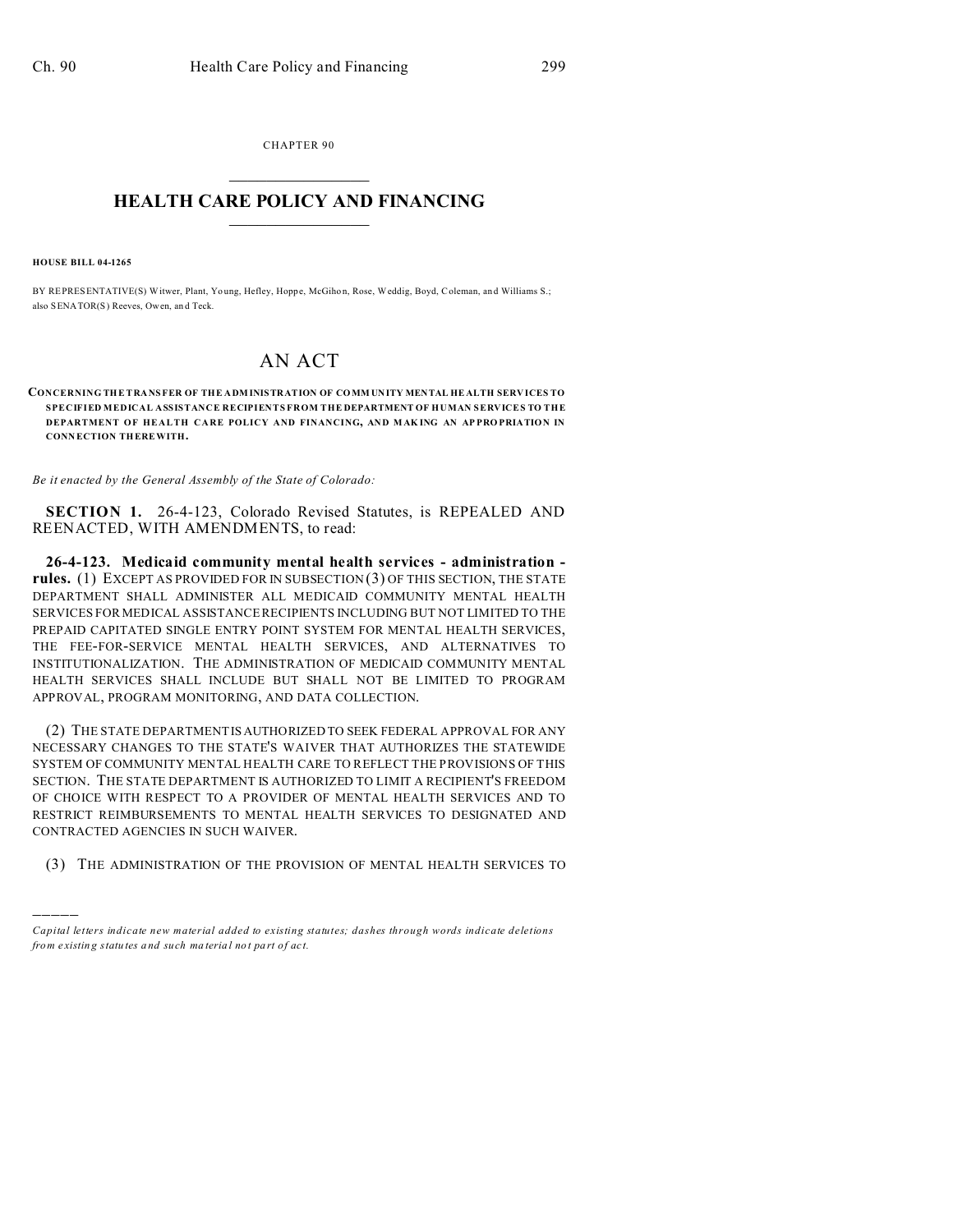PERSONS RECEIVING SERVICES PURSUANT TO *AREVALO V.COLORADO DEPARTMENT OF HUMAN SERVICES*, CASE NO. 81 CV 6961, IN THE DISTRICT COURT FOR THE CITY AND COUNTY OF DENVER, AND THE ADMINISTRATION OF THE MENTAL HEALTH INSTITUTES SHALL REMAIN THE RESPONSIBILITY OF THE DEPARTMENT OF HUMAN SERVICES.

(4) ON AND AFTER THE EFFECTIVE DATE OF THIS SUBSECTION (4), ALL POSITIONS OF EMPLOYMENT IN THE DEPARTMENT OF HUMAN SERVICES CONCERNING THE POWERS, DUTIES, AND FUNCTIONS OF ADMINISTERING ALL MEDICAID COMMUNITY MENTAL HEALTH SERVICES FOR MEDICAL ASSISTANCE RECIPIENTS TRANSFERRED TO THE STATE DEPARTMENT PURSUANT TO THIS SECTION AND DETERMINED TO BE NECESSARY TO CARRY OUT THE PURPOSES OF THIS SECTION BY THE EXECUTIVE DIRECTOR OF THE STATE DEPARTMENT SHALL BE TRANSFERRED TO THE STATE DEPARTMENT AND SHALL BECOME EMPLOYMENT POSITIONS THEREIN.

(5) ON AND AFTER THE EFFECTIVE DATE OF THIS SUBSECTION (5), ALL ITEMS OF PROPERTY, REAL AND PERSONAL, INCLUDING OFFICE FURNITURE AND FIXTURES, COMPUTERS AND SOFTWARE, BOOKS, DOCUMENTS, AND RECORDS OF THE DEPARTMENT OF HUMAN SERVICES PERTAINING TO THE DUTIES AND FUNCTIONS OF ADMINISTERING ALL MEDICAID COMMUNITY MENTAL HEALTH SERVICES FOR MEDICAL ASSISTANCE RECIPIENTS ARE TRANSFERRED TO THE STATE DEPARTMENT AND SHALL BECOME THE PROPERTY THEREOF.

(6) ON AND AFTER THE EFFECTIVE DATE OF THIS SUBSECTION (6), FOR STATE FISCAL YEAR 2003-04, THE STATE DEPARTMENT MAY BILL THE DEPARTMENT OF HUMAN SERVICES MEDICAID-FUNDED PROGRAMS DIVISION APPROPRIATION WITHIN THESTATE DEPARTMENT'S APPROPRIATION FOR PROVISION OF MEDICAID COMMUNITY MENTAL HEALTH SERVICES AS AUTHORIZED IN THIS SECTION.

(7) ON OR BEFORE JULY 1, 2004, THE STATE DEPARTMENT AND THE DEPARTMENT OF HUMAN SERVICES SHALL JOINTLY PRODUCE A DOCUMENT TO ASSIST MENTAL HEALTH CONSUMERS AND ADVOCATES AND PROVIDERS THAT PARTICIPATE IN COLORADO'S PUBLICLY FUNDED MENTAL HEALTH SYSTEM TO UNDERSTAND THE RESPECTIVE ROLES OF EACH DEPARTMENT IN THE PROVISION OF MENTAL HEALTH SERVICES AND EACH DEPARTMENT'S ABILITY TO PROVIDE HIGH QUALITY AND ACCESSIBLE MENTAL HEALTH SERVICES. THE STATE DEPARTMENT AND THE DEPARTMENT OF HUMAN SERVICES SHALL MAKE THE DOCUMENT AVAILABLE TO THE PUBLIC AND SHALL SEND AT LEAST ONE COPY TO EACH COMMUNITY MENTAL HEALTH CENTER, STATEWIDE MENTAL HEALTH ADVOCACY ORGANIZATION, AND MENTAL HEALTH ASSESSMENT AND SERVICES AGENCY. THE INFORMATION CONTAINED IN THE DOCUMENT SHALL BE MADE AVAILABLE ON EACH DEPARTMENT'S INTERNET WEBSITE. THE STATE DEPARTMENT AND THE DEPARTMENT OF HUMAN SERVICES ARE ENCOURAGED TO CONSULT WITH REPRESENTATIVES OF MENTAL HEALTH CONSUMER AND PROVIDER ORGANIZATIONS IN THE DEVELOPMENT OF THE DOCUMENT TO ENSURE THAT IT BENEFITS CONSUMERS SEEKING MENTAL HEALTH SERVICES AND CONSUMERS WHO NEED TO EXPRESS CONCERNS OR COMPLAINTS REGARDING THE QUALITY, AVAILABILITY, OR ACCESSIBILITY OF MENTAL HEALTH SERVICES.

(8) WHEN THE STATE AUDITOR CONDUCTS AN AUDIT OF THE STATEWIDE MENTAL HEALTH SYSTEM, THE STATE AUDITOR SHALL EVALUATE THE COORDINATION OF SERVICES BETWEEN THE STATE DEPARTMENT AND THE DEPARTMENT OF HUMAN SERVICES AND THE IMPACT OF THE ADMINISTRATION OF THE MENTAL HEALTH SYSTEM